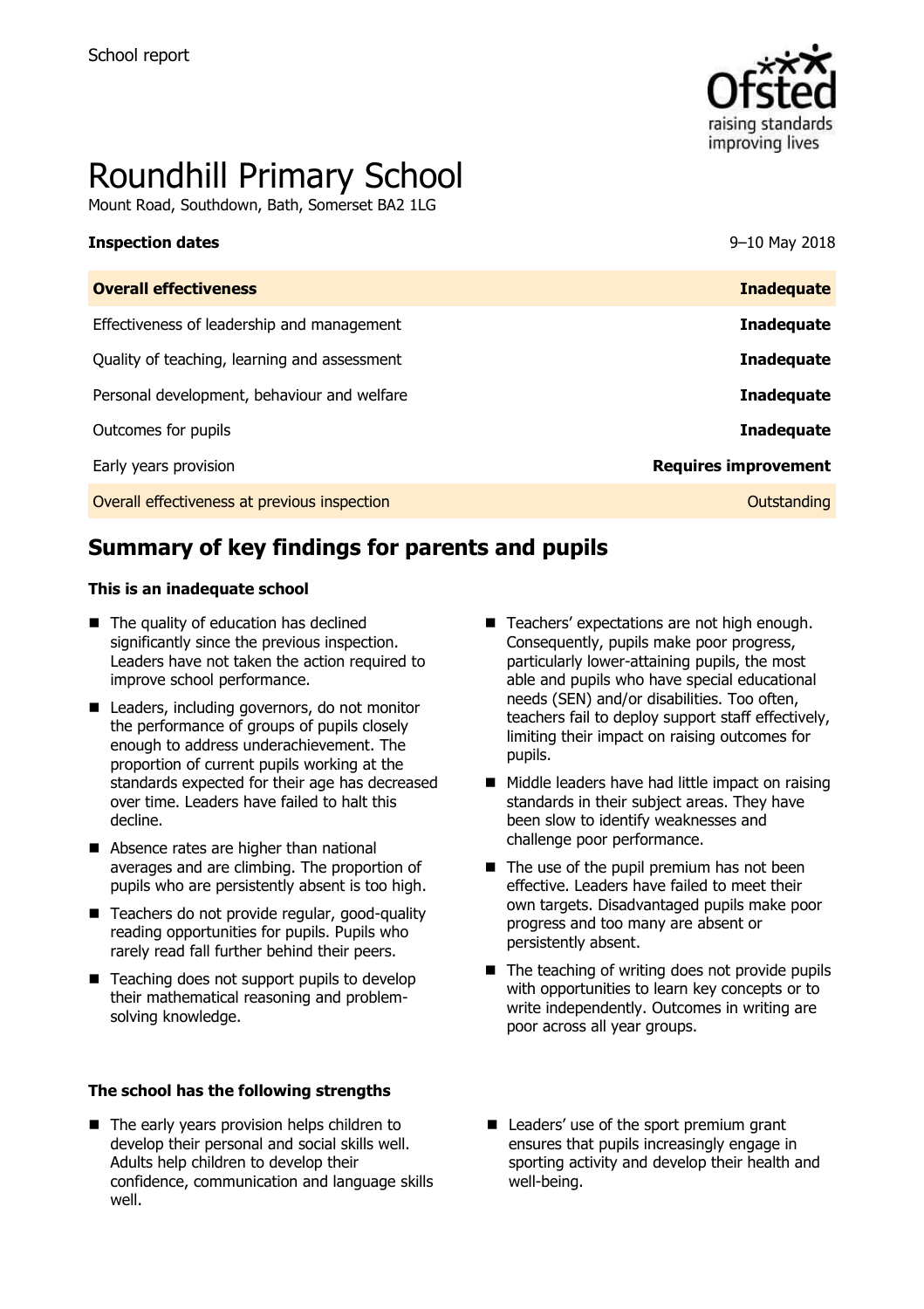

# **Full report**

In accordance with section 44(1) of the Education Act 2005, Her Majesty's Chief Inspector is of the opinion that this school requires special measures because it is failing to give its pupils an acceptable standard of education and the persons responsible for leading, managing or governing the school are not demonstrating the capacity to secure the necessary improvement in the school.

### **What does the school need to do to improve further?**

- Improve the impact and effectiveness of leadership and management at all levels by making sure that:
	- the quality of teaching, learning and assessment urgently improves across the whole school to ensure that more pupils, including disadvantaged pupils and those who have SEN and/or disabilities, make rapid progress from their starting points
	- leaders and governors have a precise and accurate analysis of school performance to help them challenge poor performance and plan effective improvements, through regular and detailed monitoring
	- leaders successfully address the rising absence and persistent absence rates for pupils
	- middle leaders receive the training and support they need to drive improvement in their subject areas.
- **IMPROVE the quality of teaching, learning and assessment by ensuring that teachers:** 
	- carefully consider assessment information and plan appropriate activities closely matched to pupils' needs, including for disadvantaged pupils and those who have SEN and/or disabilities
	- raise their expectations of what pupils can achieve, to provide challenging activities, particularly for most-able pupils
	- deploy support staff effectively, resulting in improved outcomes for pupils.
- $\blacksquare$  Improve outcomes for pupils by ensuring that:
	- pupils make strong progress from their starting points in reading, writing and mathematics so that the proportion of pupils working at expectations for their age and the higher standard increases over time
	- the proportion of children who achieve a good level of development at the end of the Reception Year increases and is closer to the national average
	- reading opportunities for all pupils are high in quality and frequent, particularly for lower-attaining pupils
	- the proportion of pupils that meet the standard in the phonics screening check increases
	- disadvantaged pupils and those who have SEN and/or disabilities are well supported and make strong progress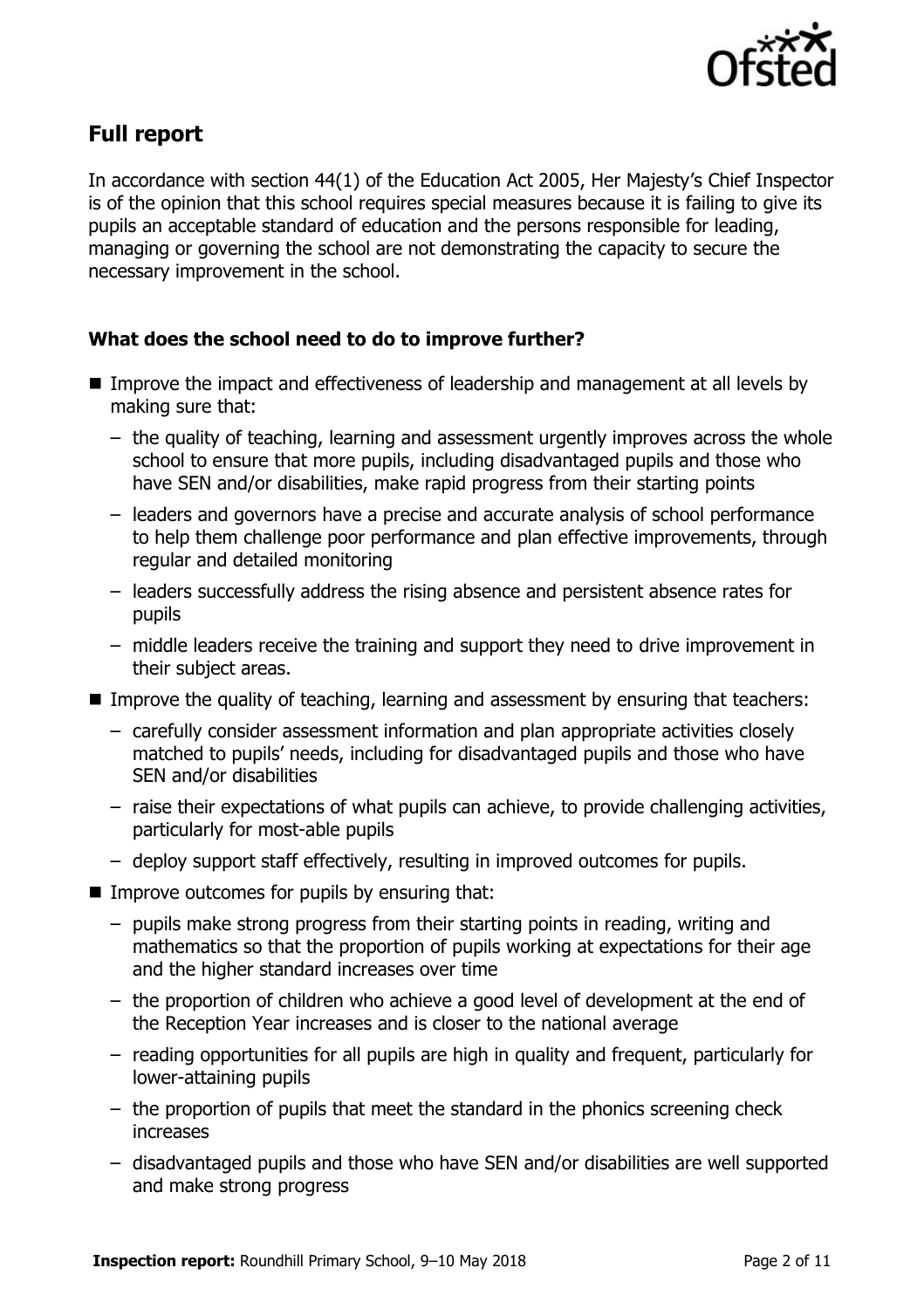

– pupils have access to a rich mathematics curriculum which provides them with frequent opportunities to develop their fluency, reasoning and problem-solving knowledge.

An external review of the school's use of the pupil premium should be undertaken in order to assess how this aspect of leadership and management may be improved.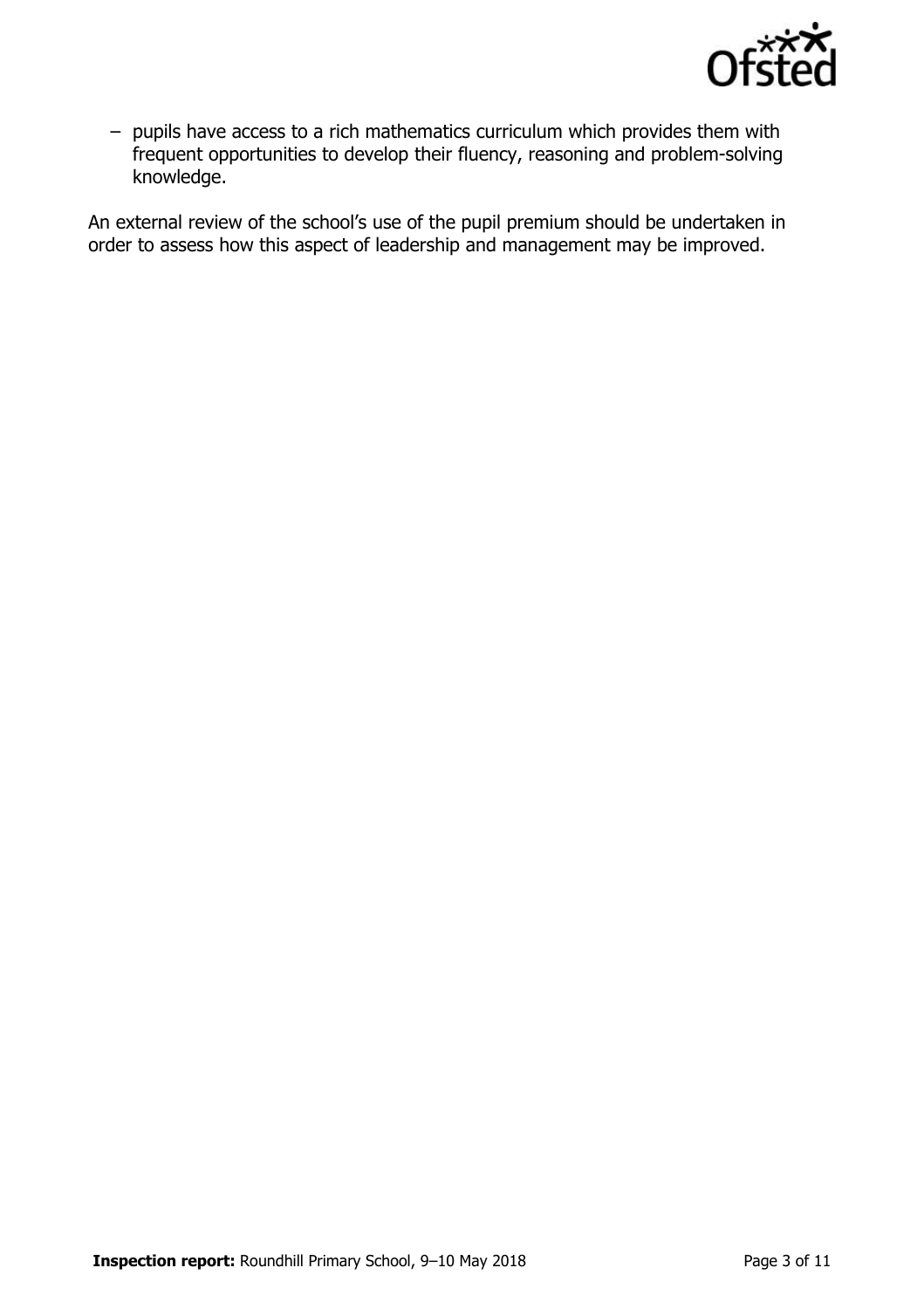

# **Inspection judgements**

#### **Effectiveness of leadership and management Inadequate**

- Leaders' actions have been too slow to address the decline in teaching, learning and assessment. Over time, leaders have not taken appropriate action to improve the poor quality of teaching, learning and assessment across the school. Consequently, the quality of teaching remains inadequate.
- Leaders do not use assessment information effectively. School improvement planning reflects a lack of urgency to improve pupils' underperformance. Leaders readily accept the slow pace of improvement as the norm. For example, despite knowing that writing is the worst-performing subject across the school, leaders' actions are failing to arrest this decline.
- Middle leadership is underdeveloped. Leaders have not provided sufficient opportunities and training to enable middle leaders to carry out their roles effectively. Consequently, middle leaders do not fully understand their roles and responsibilities. As a result, the proportion of pupils working at expectations for their age in a range of subjects has declined over time.
- Leaders do not make effective use of the additional pupil premium funding. Their actions to improve the attendance and progress of disadvantaged pupils have not had sufficient impact. The pupil premium leader has raised staff awareness of disadvantaged pupils and refocused the school on improving the academic outcomes of these pupils rather than solely providing pastoral support. However, inadequate teaching remains a barrier to improving pupils' performance. It is too early to see the impact of this work.
- Leadership of provision for pupils who have SEN and/or disabilities is not yet fully effective because additional funding for these pupils has not yet resulted in provision that consistently meets their needs. The current leader has overhauled systems, trained staff and has ensured that the identification of pupils who have SEN and/or disabilities in the early years has led to provision that more closely meets children's needs. However, her work is recent and so systems are not yet consistently raising the achievement of pupils who have SEN and/or disabilities across the school.
- The use of the sport premium is effective. More pupils are gaining access to regular sporting activities, resulting in greater participation. However, leaders have not published a report detailing expenditure for the current academic year on the school's website.
- The school should not appoint newly qualified teachers.

### **Governance of the school**

 $\blacksquare$  In the past, governors have not received all the information they need to hold leaders to account for raising pupils' achievement. Recent changes to the leadership of governance are encouraging but are yet to make a tangible difference to the school's performance. The newly appointed chair and vice-chair have an increasing awareness of the school's strengths and weaknesses.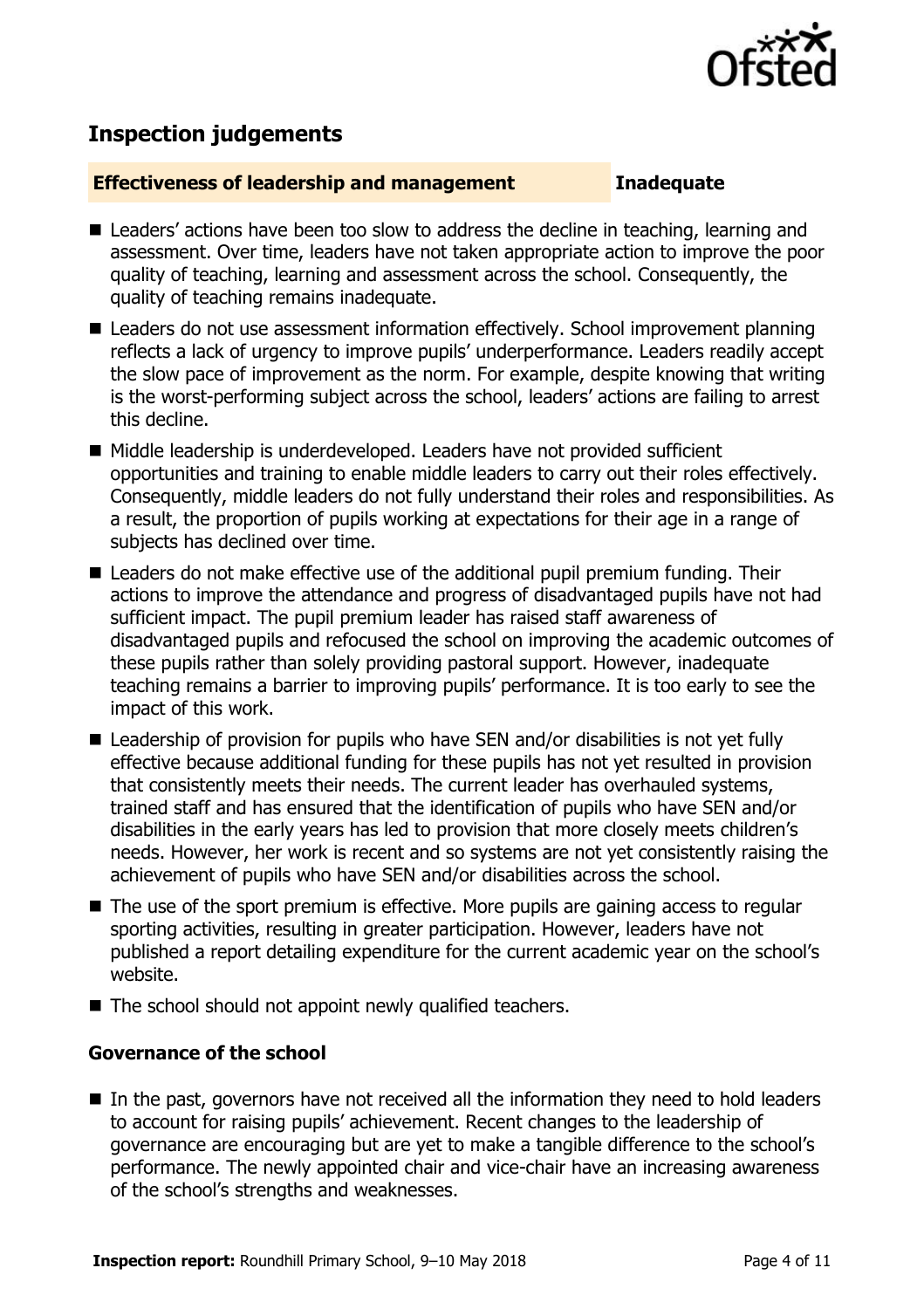

- Governors acknowledge that the pace of change in the school has been too slow. They recognise that until recently, they have not focused precisely enough on pupils' academic performance. They have not ensured that senior and middle leaders have sufficient opportunity to carry out their roles effectively.
- Governors have not fulfilled their statutory responsibilities to measure the impact of additional funding for pupils who have SEN and/or disabilities or those for whom they receive the pupil premium. Targets in the current pupil premium report have 'rolled over' from the previous academic year, due to lack of discernible impact.

### **Safeguarding**

- The arrangements for safeguarding are effective. The procedures for staff recruitment are robust, ensuring that leaders only employ those who are suitable to work with children. At the beginning of the inspection some of the required information was missing from the school's central register. Leaders resolved weaknesses in recording, using information held in school, so that the single central record now meets requirements.
- Leaders provide training for all staff to ensure that pupils' welfare is a priority. Staff effectively communicate any concerns they may have with the designated leader for safeguarding. Leaders act proportionately and make appropriate referrals to involve external agencies where necessary.
- Leaders ensure that safeguarding arrangements for those pupils who attend an alternative provision meet requirements. Leaders take this strand of their work very seriously to maintain pupils' well-being.

### **Quality of teaching, learning and assessment Inadequate**

- Teaching, learning and assessment fail to meet pupils' needs. Leaders have not acted in an effective or timely manner to bring about much-needed improvements to the quality of teaching. Consequently, too often teaching fails to meet pupils' needs; underachievement is prevalent with little sign of improvement.
- Teachers' expectations of what pupils can achieve are too low. Consequently, teachers do not ensure that pupils are working at expectations for their age.
- Teachers do not use assessment information effectively or consider pupils' prior knowledge sufficiently. Some classes repeat work that is much too easy for pupils, while in others, pupils with lower than average attainment cannot learn effectively because activities are too difficult. Too often activities are not closely matched to the needs of pupils and restrict the progress that pupils make over time.
- The teaching of reading is weak. Teachers do not ensure that pupils read widely and often or provide pupils access to reading books that match their reading development and reading ability. As a result, too many pupils are unable to read the words on the page at a fluent rate. This significantly impedes their ability to recall what they have read.
- Teaching does not challenge the most able pupils. Despite efforts to improve the levels of challenge for pupils across the school, the impact of this has been far too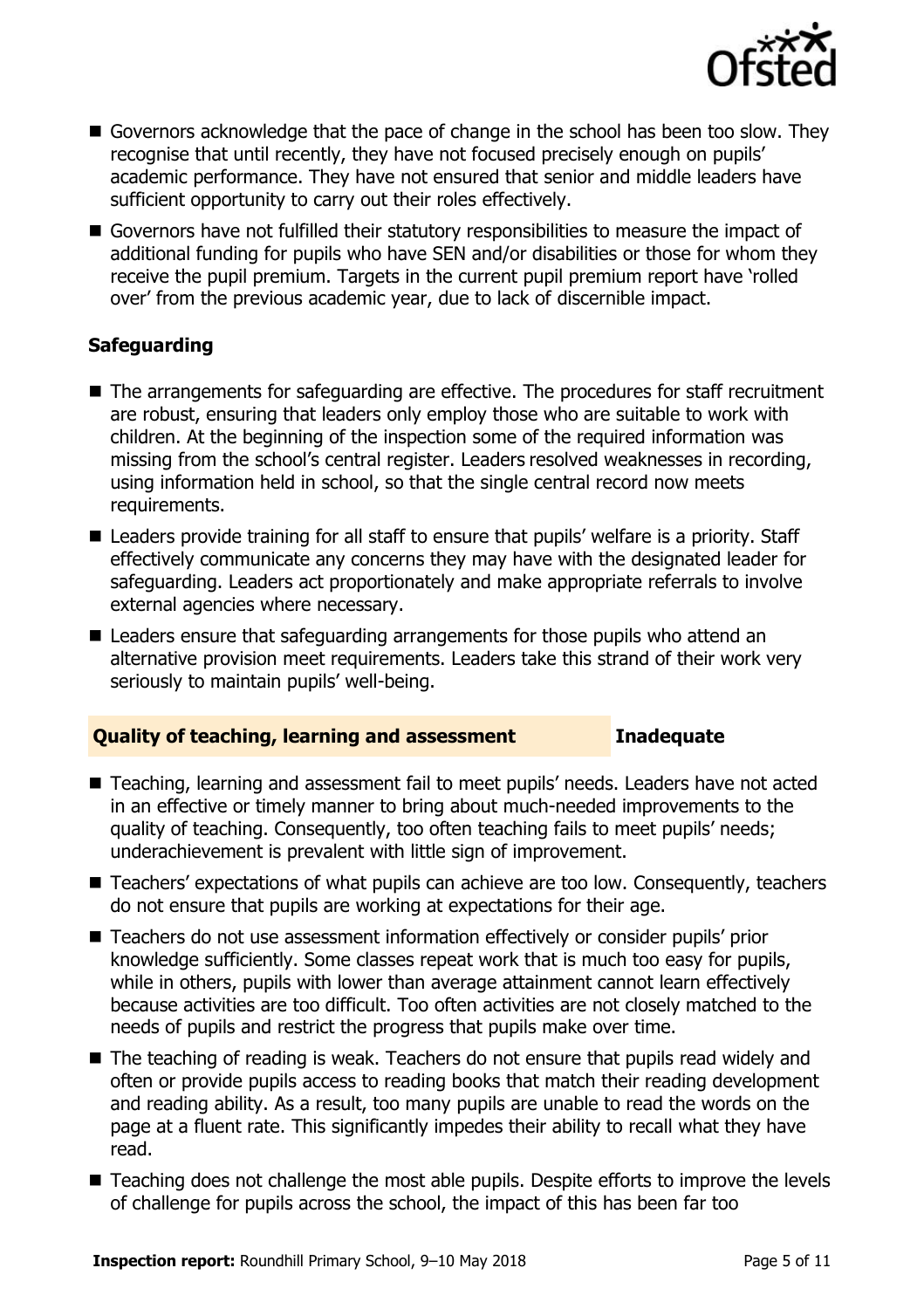

inconsistent. Teachers do not monitor whether pupils are selecting activities that are challenging enough. As a result, pupils choose activities in lessons that are too easy and progress stalls.

- Teachers do not deploy support staff effectively. The school has a high number of support staff, some of whom support pupils on a one-to-one basis. However, their work has had too little impact on helping pupils to catch up and reach the standards expected for their age.
- $\blacksquare$  The teaching of writing is poor. Teaching is not enabling pupils to secure basic writing skills, nor support them to write at expectations for their age. The school's approach to writing is not enabling pupils to write independently. Teachers heavily scaffold writing which, in some cases, pupils are unable to read back. In key stage 2, pupils do not use capital letters and full stops consistently well. Teachers do not notice pupils' basic errors in punctuation and grammar, which continue over time.
- The support for pupils who have SEN and/or disabilities is weak. Targets for pupils are often vague. Teachers do not ensure that pupils' needs are met. Over time, pupils who have SEN and/or disabilities have not made the progress they should.

### **Personal development, behaviour and welfare Inadequate**

#### **Personal development and welfare**

- The school's work to promote pupils' personal development and welfare is inadequate.
- $\blacksquare$  The majority of pupils leave school working below expectations for their age, with few ready for the increased expectations in secondary school.
- Over the last few years, pupils' absence rates have been too high. Persistent absenteeism is too high, well above the national average. Leaders' actions are not yet reversing poor attendance and as a result too many pupils are regularly missing school. This significantly hinders pupils' education and personal development.
- **Pupils who do attend regularly are knowledgeable about the risk of sugary drinks and** value the sporting provision across the school which keeps them healthy.

### **Behaviour**

- The behaviour of pupils is inadequate. Rates of exclusions are too high. Too often pupils' challenging behaviour disrupts learning; the many behaviour incidents recorded by staff show little sign of reduction. During the inspection, there were no incidents of this very challenging behaviour. Pupils stated that they know the school rules and pupils were generally compliant both in lessons and at times which are less structured, such as lunch and breaktimes.
- Teaching does not fully engage pupils' interests or enthusiasm. Pupils' attitudes to learning are not good enough. Too often, pupils lose attention and focus in lessons. Furthermore, pupils lack pride in their work, so their presentation and handwriting suffer.
- Some pupils attend an alternative provision full time. Senior leaders are beginning to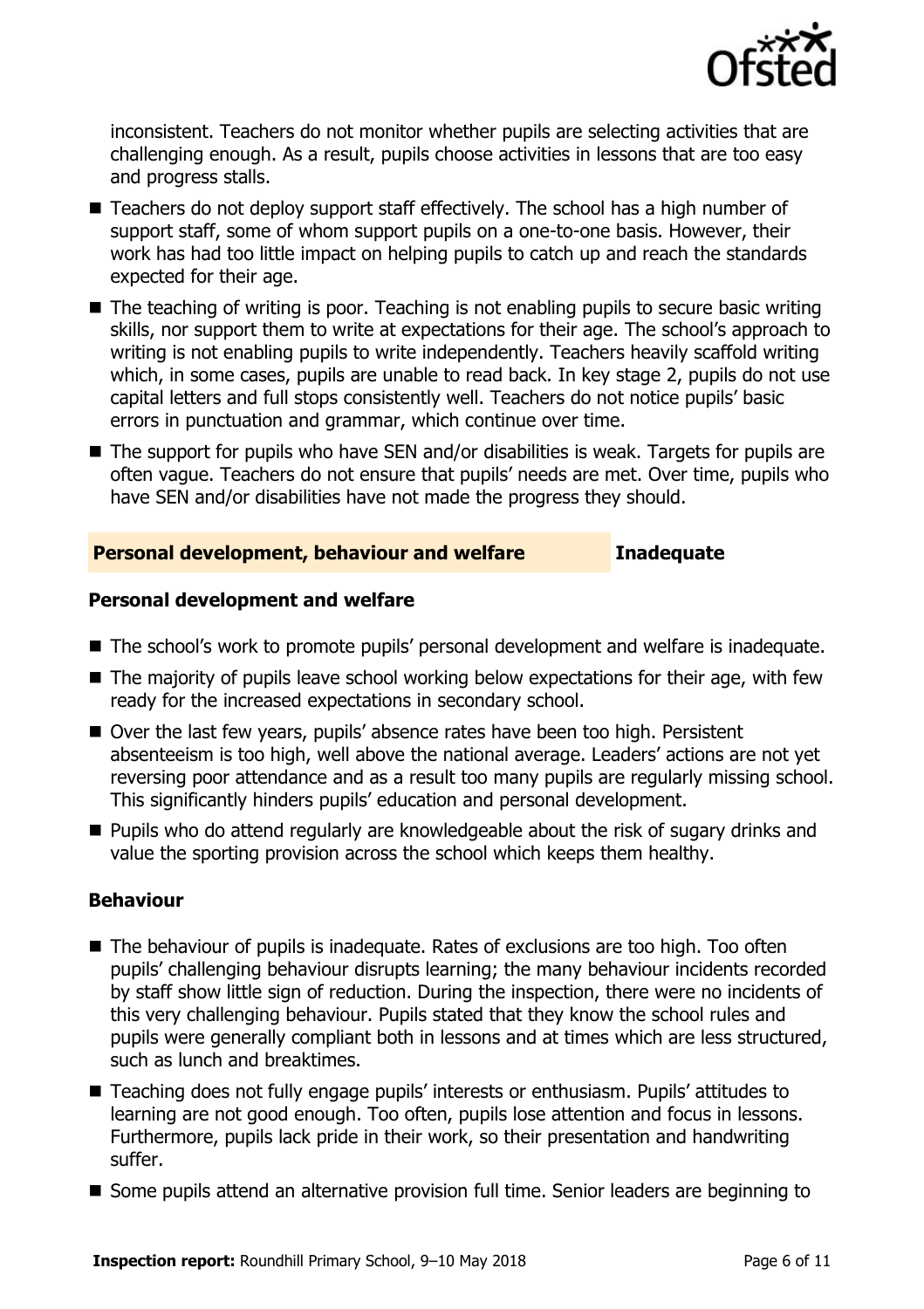

work to reduce the time pupils spend at the alternative provision by providing an increased timetable in school.

#### **Outcomes for pupils Inadequate**

- Over time, pupils' progress and achievement have declined significantly. In 2016, pupils' progress across key stage 2 was significantly below the national average. In 2017, only one third of pupils reached the expectations for their age in reading, writing and mathematics, significantly lower than the national average. Furthermore, in both 2016 and 2017, no pupils reached a higher standard by the end of Year 6.
- Current pupils are making slow progress. In too many year groups, the proportion of pupils working at expectations for their age is declining in reading, writing and mathematics. Each year, too many pupils are falling behind, with gaps in learning increasing.
- Disadvantaged pupils make weak progress and too few are working at expectations for their age. Currently, disadvantaged pupils are also making less progress than their peers. The proportion of disadvantaged pupils working at expectations for their age is declining. In some years, only one in three disadvantaged pupils are working at expectations for their age.
- Over each of the last three years, phonics outcomes at the end of Year 1 have been consistently lower than the national average. Although some pupils go on to meet the standard by the end of Year 2, the proportion remains below national averages.
- Outcomes in writing across the school are weak. Pupils' weak command of spelling, punctuation and grammar impedes their progress in writing. As pupils move through the school, teachers' expectations of what pupils can achieve are not high enough. Consequently, too few pupils have the knowledge and skills expected for their age in writing.
- Lower-attaining pupils have too few opportunities to develop their reading, limiting their ability to catch up. Consequently, as pupils move through the school, a decreasing proportion of pupils reach age-related expectations.
- In mathematics, pupils do not develop the knowledge and skills expected for their age. Too often pupils complete activities that lack challenge. As a result, over time pupils' progress in mathematics has been significantly below national averages. Outcomes for current pupils suggest a continuing trend of underperformance.
- Lower-attaining pupils and pupils who have SEN and/or disabilities are making insufficient progress. Targets for these pupils are vague and lack precision. Too often assessments do not accurately identify their learning needs and fail to ensure that they access appropriate support that helps them to catch up.
- Most-able pupils make poor progress. Despite leaders' assessment information showing that more pupils are working at a higher standard, pupils' work does not reflect this. Pupils do not have access to suitably challenging work, significantly impeding their progress.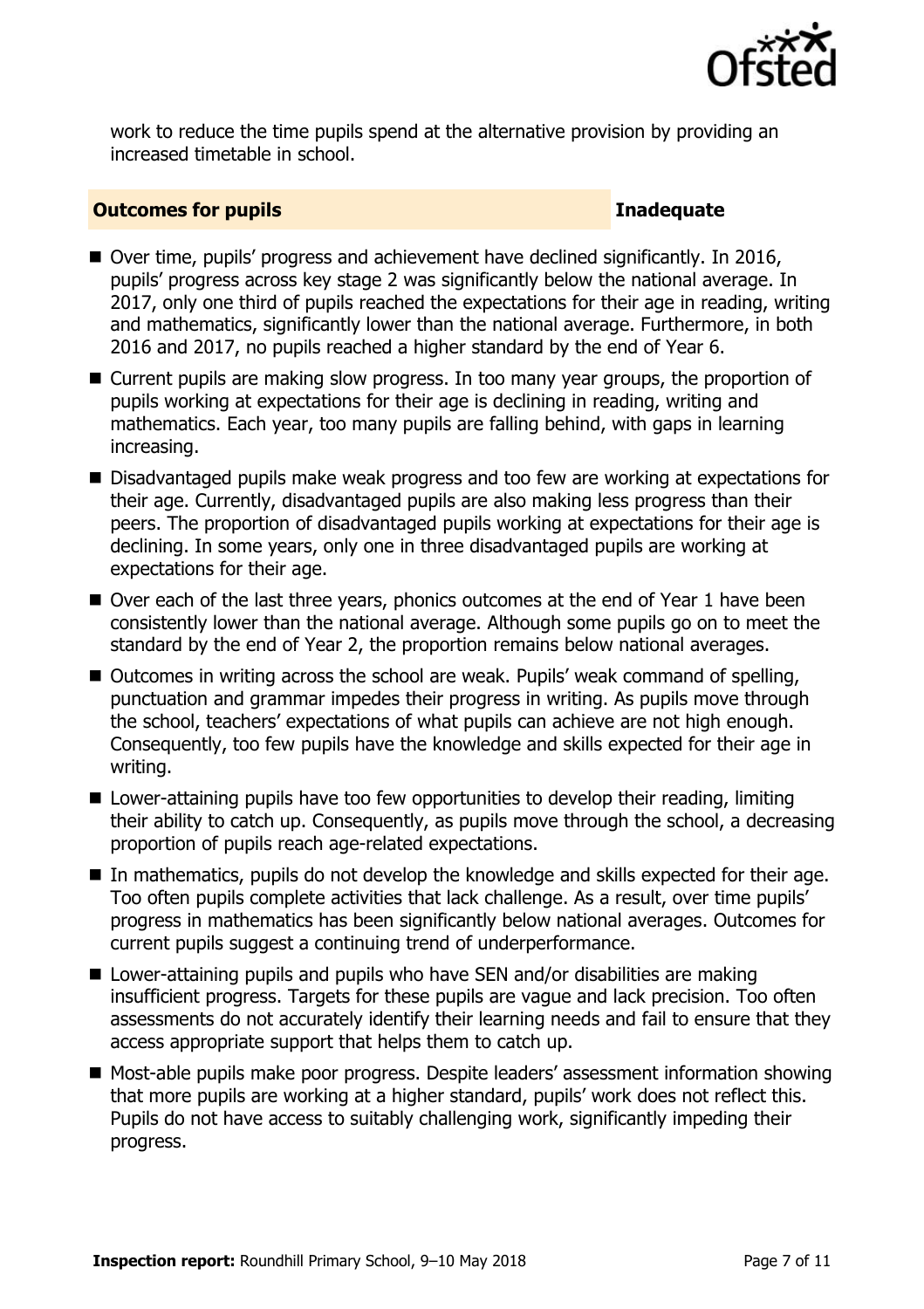

### **Early years provision**

- Over time, not enough children have made good progress across the different areas of learning during their time in the early years. The proportion of children reaching the early learning goals in reading, writing and mathematics has been lower than national averages in recent years.
- Despite high adult to child ratios, staff do not provide consistent levels of challenge for children. While some children have good-quality learning opportunities and make good progress as a result, other activities do not help children to rapidly develop and build their learning and development.
- The early years leader is proactive in seeking additional support for children. She works closely with the leader for pupils who have SEN and/or disabilities to ensure early identification of children who have SEN and/or disabilities. As a result, children are now receiving appropriate specialist support in the early years of their school life.
- The early years provision helps children to develop their personal and social skills well. Children are confident to share their learning with adults and engage in role play.
- Adults are aware of the need to promote speech and language across the provision and provide opportunities for children to develop in this area. This has resulted in children becoming increasingly confident to communicate with their peers and other adults.
- Children are safe in the early years provision. Leaders have completed statutory checks and have appropriately trained staff to fulfil their responsibilities to keep children safe.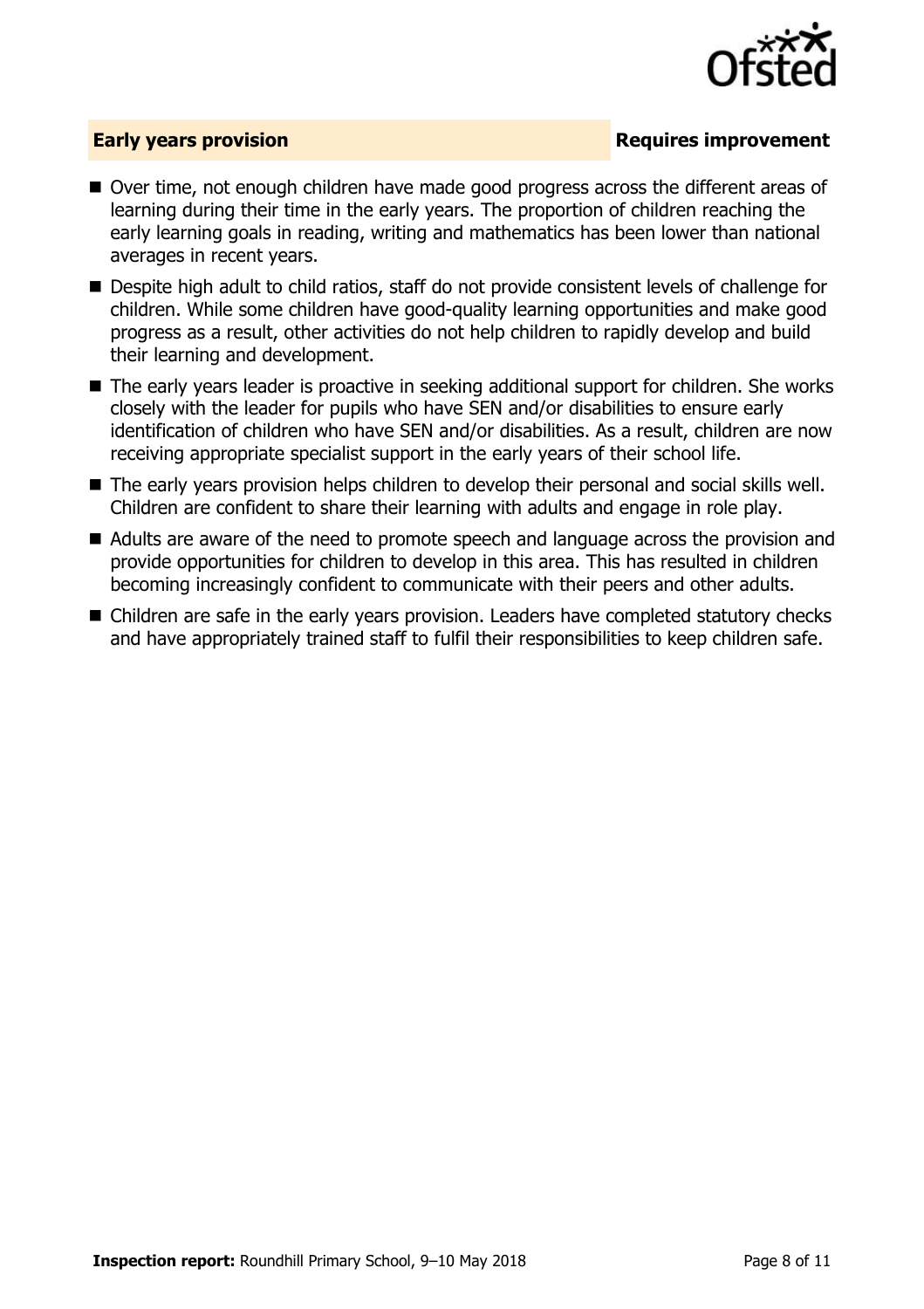

# **School details**

| Unique reference number | 109005                              |
|-------------------------|-------------------------------------|
| Local authority         | <b>Bath and North East Somerset</b> |
| Inspection number       | 10047897                            |

This inspection was carried out under section 8 of the Education Act 2005. The inspection was also deemed a section 5 inspection under the same Act.

| Type of school                      | Primary                      |
|-------------------------------------|------------------------------|
| School category                     | Maintained                   |
| Age range of pupils                 | $2$ to $11$                  |
| Gender of pupils                    | Mixed                        |
| Number of pupils on the school roll | 369                          |
| Appropriate authority               | The governing body           |
| Chair                               | <b>Ruth Balch</b>            |
| <b>Headteacher</b>                  | Sue Adams                    |
| Telephone number                    | 01225 424950                 |
| Website                             | www.roundhill-pri.co.uk      |
| Email address                       | roundhill_pri@bathnes.gov.uk |
| Date of previous inspection         | 6-7 July 2016                |

### **Information about this school**

- $\overline{a}$ ■ Roundhill Primary School is a larger than average primary school. It was formed by the merger of two schools, Southdown Community Infant School and Southdown Junior School.
- The local authority has issued the school with two warning notices with concerns over poor performance and leaders' capacity to bring about improvements.
- The proportion of pupils entitled to free school meals is higher than national averages.
- The proportion of pupils identified as requiring SEN support is higher than national averages.
- The school operates a daily after-school club as well as a range of after-school activities.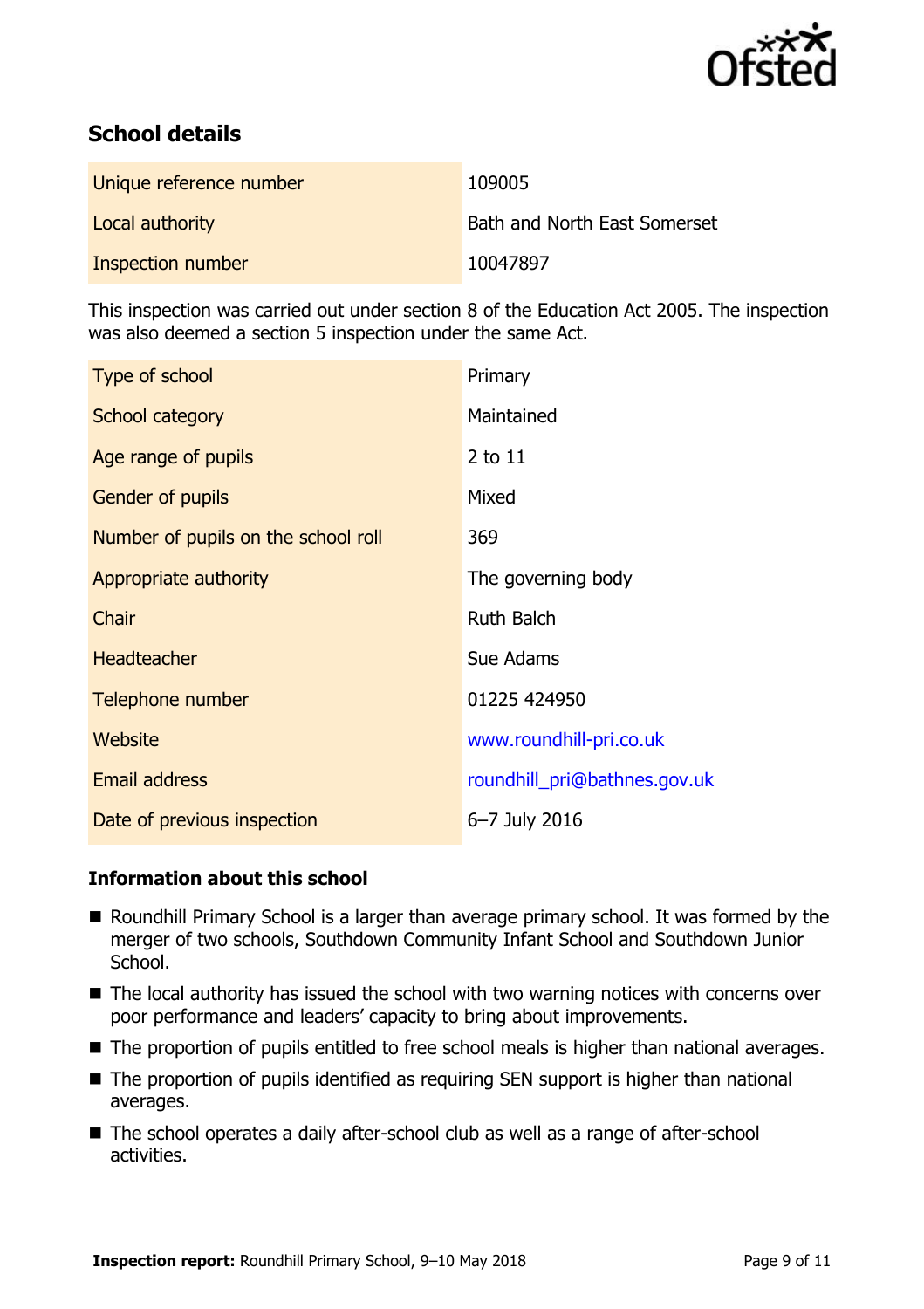

# **Information about this inspection**

- The school was selected for inspection under section 8(2) of the Education Act 2005 (The Act). While on site, inspectors found it necessary for the inspection to be deemed a section 5 inspection under section 9 of The Act.
- $\blacksquare$  The lead inspector met with representatives from the governing body, including the chair and vice-chair. The lead inspector also met with representatives from the local authority.
- Inspectors met with the headteacher, the deputy headteacher and assistant headteacher, middle leaders including subject leaders, the leader responsible for the sport premium grant, the early years leader and the leader responsible for both the pupil premium and pupils who have SEN and/or disabilities.
- Inspectors observed teaching and learning in each class. Inspectors also scrutinised a range of pupils' workbooks from Years 1 to 6, as well as children's learning diaries in nursery and reception. Inspectors conducted a scrutiny of pupils' workbooks and checked the school's assessment information.
- **I** Inspectors met with pupils from key stages 1 and 2 to gather their views about the school.
- Inspectors took account of the views of 69 parents and carers who responded to Ofsted's online survey, Parent View.
- Inspectors reviewed safeguarding documentation and the school's single central register. Furthermore, inspectors reviewed the school's safeguarding policies, their work with external support and the school's records of concerns.
- Inspectors considered a range of documentation, including external reviews of school performance, recent local authority reviews and reports, the school's evaluations of its own performance and the current school development plan.

### **Inspection team**

| Nathan Kemp, lead inspector | Her Majesty's Inspector |
|-----------------------------|-------------------------|
| <b>Lizzy Meadows</b>        | <b>Ofsted Inspector</b> |
| <b>Susan Horsnell</b>       | Ofsted Inspector        |